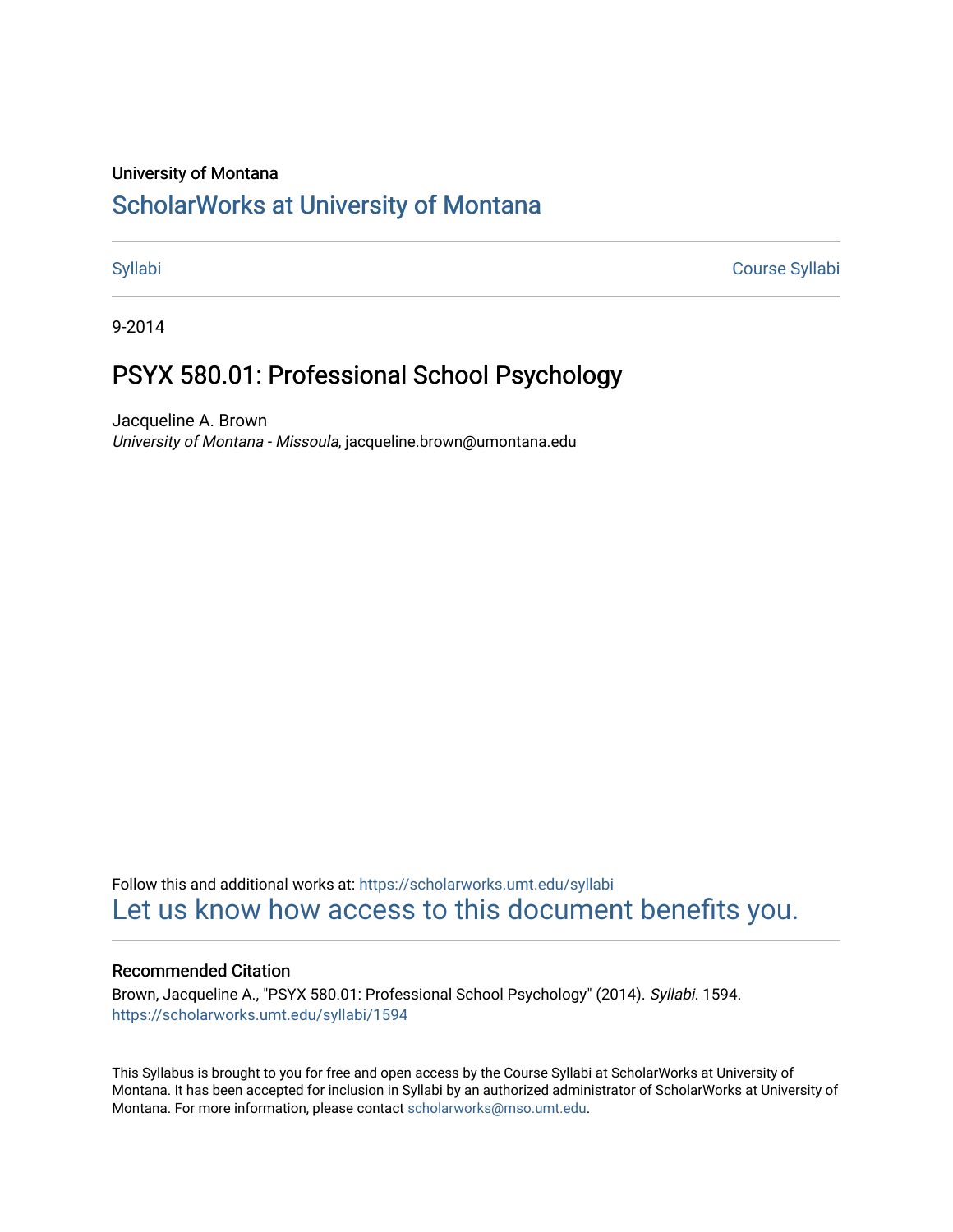## **PSYX 580: Principles and Practices of Professional School Psychology Fall 2014**

#### **Course location and time**

Skaggs 303 Tuesday/Thursday 10:40 am – 12:00 pm

#### **Instructor information**

Instructor: Jacqueline A. Brown, Ph.D., NCSP Office: Skaggs 204 Email: Jacqueline.Brown@umontana.edu Phone: 406-243-6883 Office hours: By appointment (send me an email to set up)

#### **Course description**

This course is designed to introduce first semester graduate students in the UM School Psychology (SPSY) program to the theory, role, and function of school psychology as an academic discipline and professional field. The historical underpinnings, present and future directions and issues, roles of school psychologists, constitutional, statutory and case law relative to the practice of psychology in the schools, and the APA and NASP ethical codes of the profession will be studied.

#### **Learning Outcomes**

Throughout this course, students will:

- 1. Learn the history and systems of school psychology as a discipline within psychology, including an emphasis on understanding school psychology in terms of its relation to historical precursors within the fields of psychology and education, as well as how the field fits in with current systems of psychology (NASP Std. 2.6, 2.10).
- 2. Learn and discuss school organizational structures including a variety of ways school psychologists are incorporated into such structures (NASP Std. 2.6).
- 3. Be oriented to our Problem Solving (PS) consultation model, an intervention-focused, empirically-driven, view of school psychologists as data-oriented problem-solvers within an ecological multi-tiered system framework.
	- (NASP Std. 2.1, 2.2, 2.6, 2.9, 2.10, 2.11).
- 4. Gain an understanding about the role and function of a school psychologist from the perspective of a practicing school psychologist (NASP Std. 2.10).
- 5. Gain an understanding of, respect for, and ability to work within diverse systems and support the enormous diversity among students, schools, faculty, and communities. Human diversity is recognized as a strength that is valued and respected and is defined as the rich spectrum of human differences in culture, language, physical and cognitive characteristics, family configuration, sexual orientation, socioeconomic status, and exceptionalities (NASP Std. 2.5, 2.8, 2.10).
- 6. Understand the unique history of American Indians as it relates to education for the purposes of: (a) being sensitive to the multi-generational adversity that historically was endured by American Indian tribal people through the educational system, and (b) demonstrating the skills to assist students and families with any adverse emotional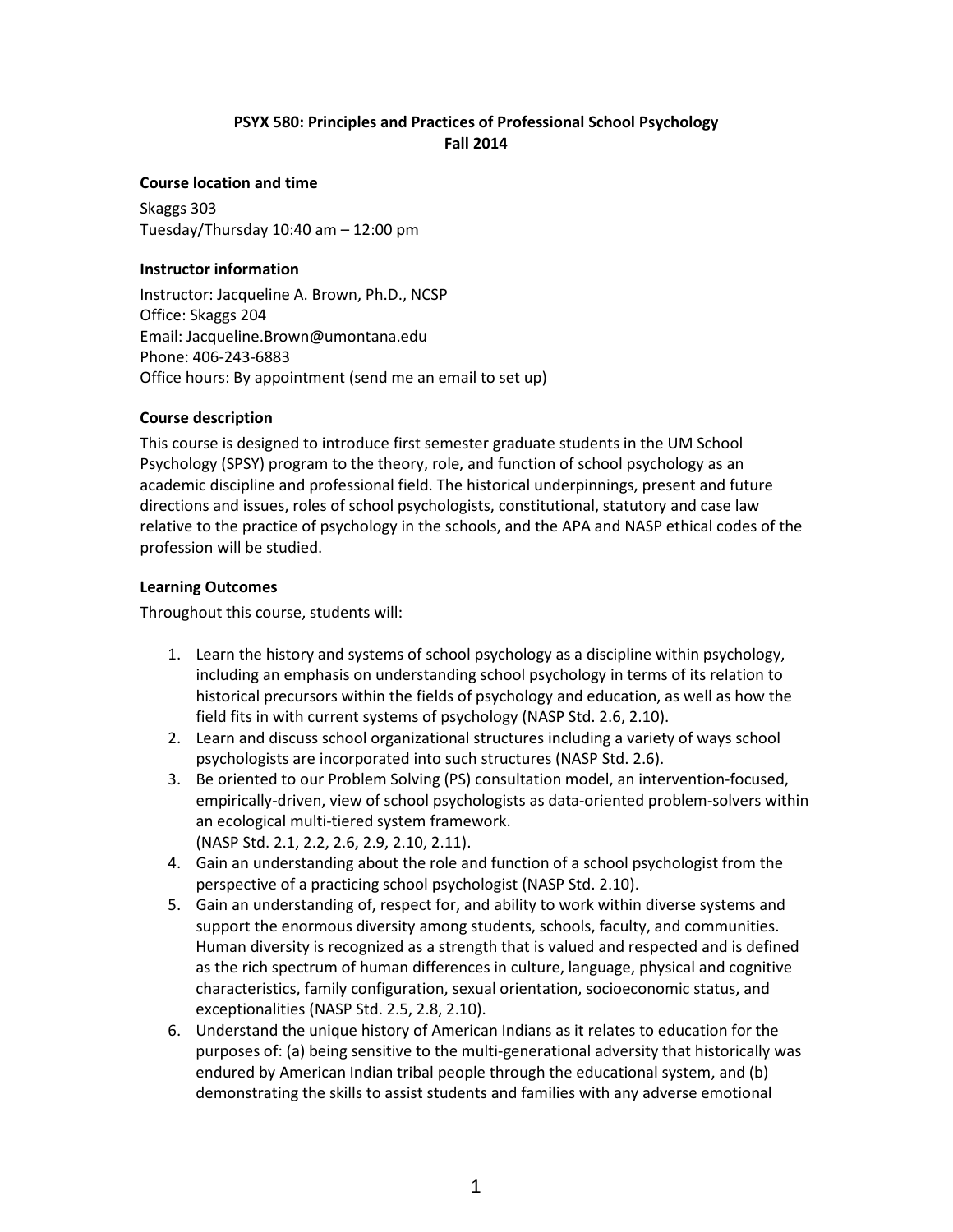responses they may demonstrate as a result of those educational experiences (NASP Std. 2.5, 2.6).

- 7. Learn, understand, and practice the ethical codes of conduct (APA, NASP) of school psychologists (NASP Std. 2.10).
- 8. Learn and understand an overview of constitutional, statutory, and case law pertinent to the practice of psychology in the schools (NASP Std. 2.10).

#### **Required textbooks**

Jacob, S., Decker, D. M., & Hartshorne, T. S. (2011). *Ethics and Law for School Psychologists* (6th Ed.). Hoboken, NJ: John Wiley & Sons, Inc.

Merrell, K.W., Ervin, R.A., & Gimpel, G.A. (2012). *School Psychology for the 21st Century: Foundations and Practices* (2<sup>nd</sup> Ed.). New York, NY: Guilford Press.

\*Thomas, A. & Harrison, P. (Eds.). (2014). *Best practices in school psychology VI* (6th ed.)*.* Bethesda, MD: National Association of School Psychologists.

\*The 6th edition of Best Practices in School Psychology will be released in September, so please order it when it becomes available. This will be a valuable resource for all your courses and applied work in school psychology.

#### **Required professional membership (student rate)**

[National Association of School Psychologists](http://www.nasponline.org/) (NASP)**;**  [American Psychological Association \(APA\),](http://www.apa.org/) Division 16, School Psychology (membership optional for Ed.S. students)

#### **Additional readings**

The following readings will be provided to you in PDF format through Moodle. There may be additional readings assigned during the semester, but you will be provided with them in advance.

Annan, J., & Priestley, A. (2012). A contemporary story of school psychology. *School Psychology International, 33,* 325-344. doi: 10.1177/0143034311412845

Doble, J. & Yarrow, A.L. (2007). Walking a mile: A first step toward mutual understanding. New York, NY: Public Agenda. Download from [Public Agenda.](http://www.publicagenda.org/)

Selected Chapters (2 & 4) from:

- Fagan, T. & Wise, P. (2007). *School psychology past, present, and future (3rd Edition).*  Bethesda, MD: National Association of School Psychologists.
- Fryberg, S. A., Covarrubias, R., & Burack, J. A. (2013). Cultural models of education and academic performance for Native American and European American students. *School Psychology International, 34,* 439-452. doi: 10.1177/0143034312446892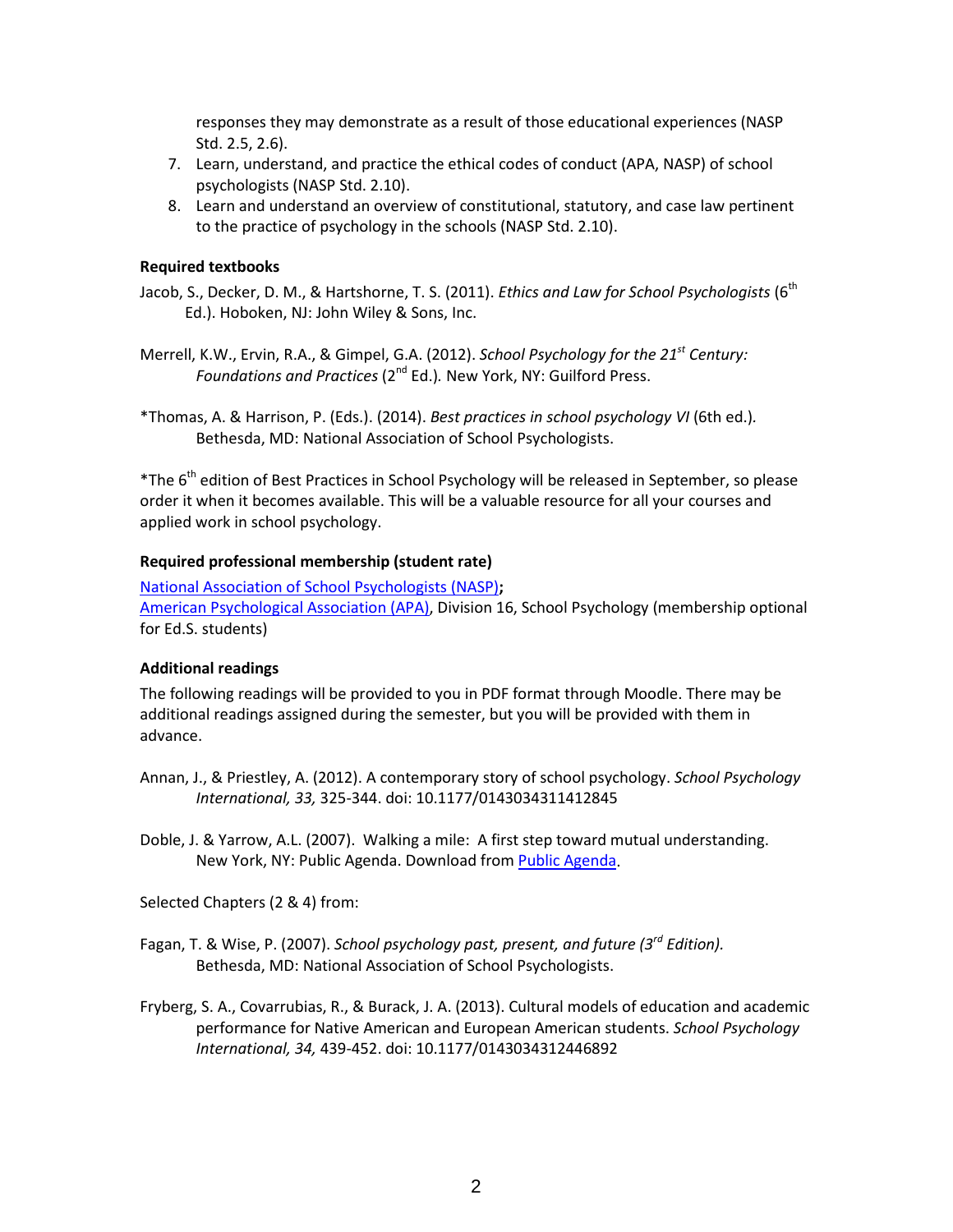- Gresham F. M., Hunter, K. K., Corwin, E. P., & Fischer, A. J. (2013). Screening, assessment, treatment, and outcome evaluation of behavioral difficulties in an RTI Model. *Exceptionality: A Special Education Journal*, *21*, 19-33, doi: 10.1080/09362835.2013.750115
- Juneau, S. (2001). *Indian education act for all: A history of American Indian education policy* (Public document). Helena, MT: State of Montana Office of Public Instruction.
- O'Bryon, E. C., & Rogers, M. R. (2010). Bilingual school psychologists' assessment practices with English Language Learners. *Psychology in the Schools, 47,* 1018-1034. doi: 10.1002/pits.20521
- Rosenfeld, S. J. (2010). Must school districts provide test protocols to parents? *NASP Communique Online, 38*(8)[. Retrieved from NASP online.](http://www.nasponline.org/publications/cq/index.aspx?vol=38&issue=8)
- Sheridan, S. M., & Gutkin, T. B. (2000). The ecology of school psychology: Examining and changing our paradigm for the 21st century. *School Psychology Review, 29*, 485 -502. Retrieve from NASP online.
- Sullivan, A. L., & Long, L. (2010). Examining the changing landscape of school psychology practice: A survey of school-based practitioners regarding Response to Intervention. *Psychology in the Schools, 47,* 1059-1070. doi: 10.1002/pits.20524

#### **Required assignments**

All written assignments must be completed according to proper APA format.

- 1. Class discussion and participation (10 points) Participation in class assignments, activities, discussion, and readings is critical for learning in this course. I expect that you will come to class having read all of the required readings. We will be discussing readings during class and it is expected that you will actively engage in these discussions.
- 2. Reaction Papers 5 points each/**total** 15 points You will be asked to write a paper that (a) identifies key points of specified readings, (b) gives your personal perspective about those points, and (c) explains how the information and your reaction shape your role as a school psychologist. *Three* reaction papers are due on the dates listed below. They will consist of *two to three* typed, double-spaced pages in 12-point font, with 1-inch margins.

| Reaction     | Readings (Authors)                                       | Due Date |
|--------------|----------------------------------------------------------|----------|
| Paper#       |                                                          |          |
| $\mathbf{1}$ | Doble & Yarrow (2007) AND Fryberg, Covarrubias, & Burack | 09/11/14 |
|              | (2013)                                                   |          |
| $\mathbf{2}$ | Merrell, Ervin, & Gimpel Chapter 5 AND Fagan & Wise      | 9/25/14  |
|              | Chapter 4                                                |          |
| 3            | Annan & Priestley (2012) AND Merrell, Ervin, & Gimpel    | 12/02/14 |
|              | Chapter 13                                               |          |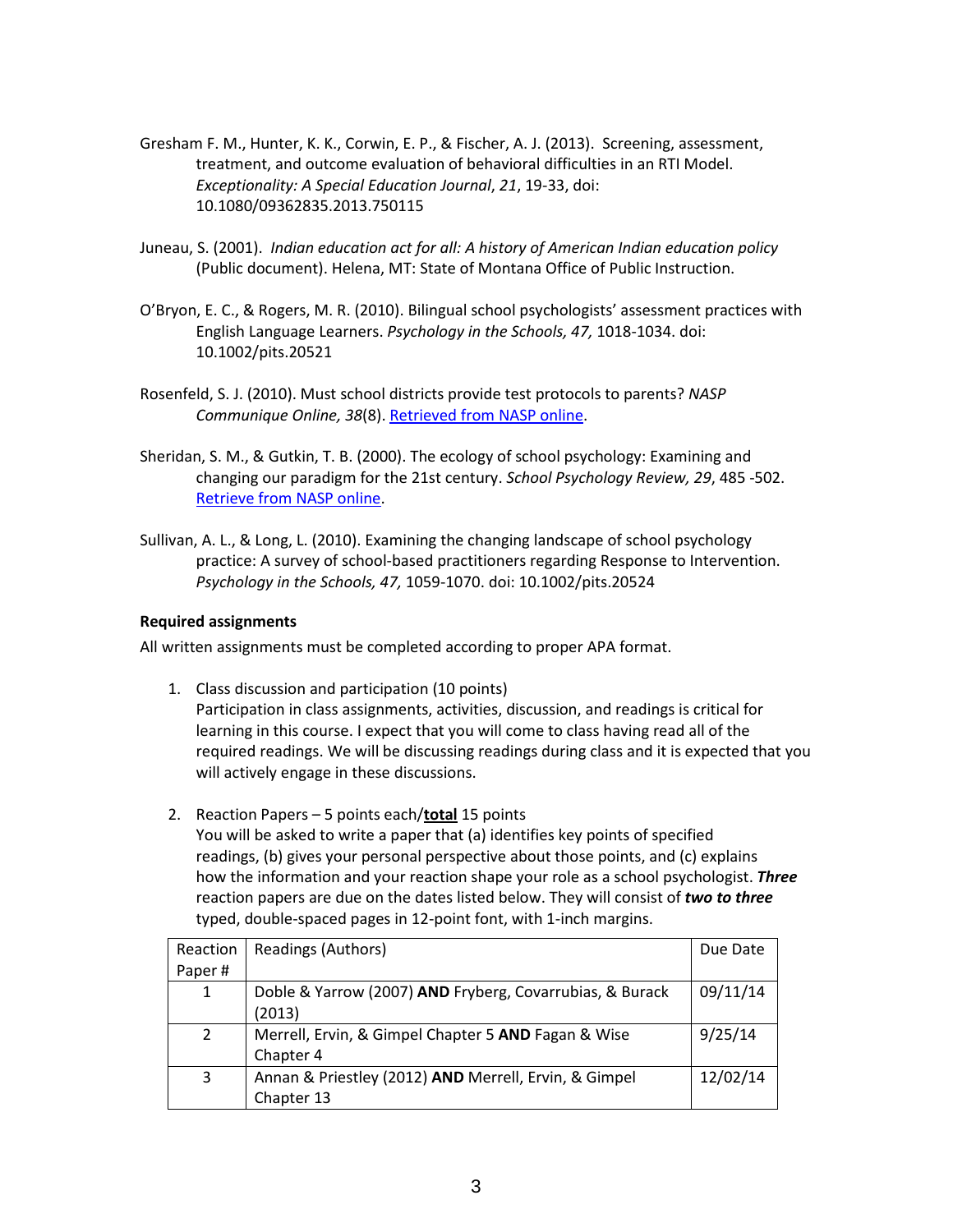- 3. Brief essay on the Response-to-Intervention (RTI) tiered services delivery framework and how problem-solving drives the RTI process (20 Points) Response-to-Intervention process is a systems level change towards school improvement. The idea of the RTI framework has polarized thinkers in the field into "camps" of those for or against the change. Problem Solving is the primary consultation model espoused by the UM school psychology program. Students are trained to be "data-oriented problem-solvers," in an "outcomes-driven" model of educational support. To this end, you will study the RTI framework and Problem Solving model constructs and will write an essay on how these two constructs are interrelated in best practice. In this essay, you will define the RTI framework, present the arguments for and against the use of RTI, define the problem-solving process as an approach to educational and psychological service delivery, and explain the strength in using Problem Solving to drive the RTI process*.* Include a description of how the use of tiered services may affect the practice of school psychology. Use whatever sources you wish*, but go beyond*  the required readings for this class. The paper should be prepared according to APA format and will be *10 pages* in length *(excluding title and references pages).* Evaluation of this assignment will be based on (a) evidence of depth/breadth of research, (b) clear articulation of each construct, the pros and cons, and effect on school psychology practice, and (3) quality and organization of writing. Feel free to use diagrams and graphics for models as well.
- 4. Interview with a School Psychologist (15 points)

You will conduct an interview with a practicing school psychologist, and write a brief *three page* written synopsis of the interview highlights and your reaction to the interview (10 points). You will present your paper during an in-class presentation that will include facilitating discussion among your colleagues (5 points). You will interview the school psychologist specifically regarding how s/he became interested in the field of school psychology, his/her training and professional experiences, his/her particular professional interests, and his/her views on the current and future state of the field. You will ask additional questions pertinent to your own interests. You may interview a school psychologist in the Missoula area or contact a professional in another part of the state/country and interview her/him over the phone.

5. School Psychology Awareness Week November 10-14, 2014 Activity (15 points) You will work with your class colleagues to develop and present an activity in accordance with School Psychology Awareness Week. Select or design one activity, prepare the materials, and implement in the selected manner. One activity is to contact a faculty member who teaches an undergraduate psychology course and ask if you can provide a short presentation (approximately 15 minutes) on school psychology to his/her class. Another option is to set up a table at the University Center and distribute pamphlets and answer questions about our field. Feel free to come up with other creative ideas that will help increase awareness of school psychology as a discipline. Pamphlets and PowerPoint presentations are available through the NASP website and within our department. Your team will present a report of your activity and your reaction(s) to the activity in class.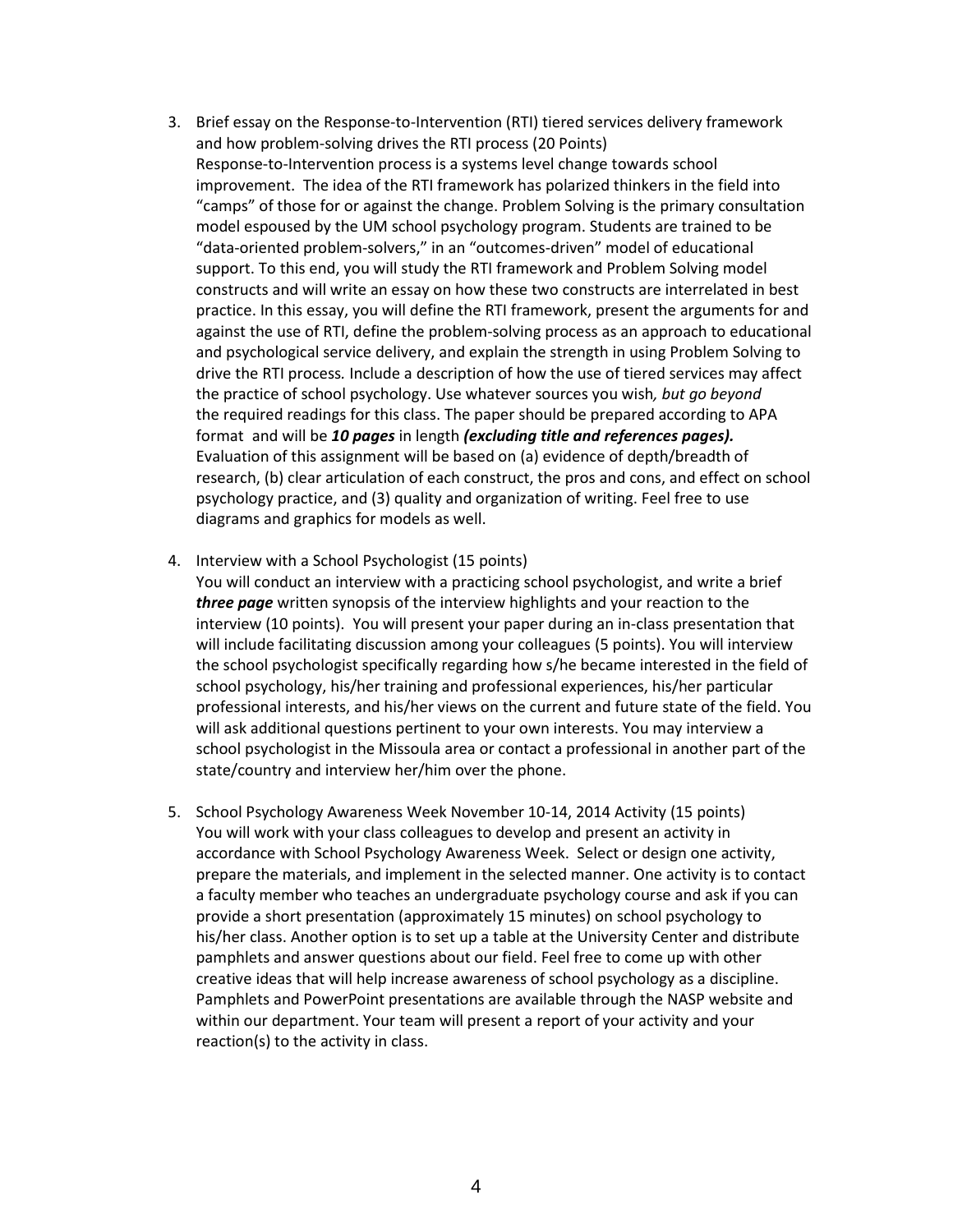### 6. Final Exam (25 points)

There will be one in-class written exam for this course. The purpose of this exam is for you to integrate your knowledge on the main topics of the course including, but not limited to, professional historical events/issues, current developments and issues in school psychology, diversity, and problem solving. This exam will also include a section on the ethical codes of APA and NASP. Part 1 of the exam will consist of short essay topics regarding major issues discussed in class and in the readings. Part 2 of the exam will be developing a written response to an ethical dilemma. You may bring a copy of the APA & NASP ethics codes to use as a reference during part 2 of the exam.

### **Course grading**

Grades are determined based on straight percentages and are as follows:

| Percentage | Grade |
|------------|-------|
| $94 - 100$ | А     |
| $90 - 93$  | А-    |
| 87 – 89    | B+    |
| 84 – 86    | R     |
| $80 - 83$  | В-    |
| $77 - 79$  | C+    |
| 74 – 76    | C     |
| $70 - 73$  | C-    |
| 67 – 69    | D+    |
| 64 – 66    | D     |
| $60 - 63$  | D-    |
| 0 – 59     | F     |

#### **Course guidelines and policies**

#### **Student Conduct Code**

Students entering the field of school psychology are held to a high standard of academic and professional honesty and integrity. The University of Montana Student Conduct Code (SCC) should be reviewed, especially in regards to plagiarism. It is the policy of the SPSY program that plagiarism will result in an "F" for the course in which the academic violation occurs, as well as grounds for consideration of dismissal from the program. The UM administration states: "All students must practice academic honesty. Academic misconduct is subject to an academic penalty by the course instructor and/or a disciplinary sanction by the University." All students need to be familiar with the *[Student Conduct Code.](http://life.umt.edu/vpsa/student_conduct.php) Please take care to acknowledge your sources, including the Internet, using APA Style.* 

## **Attendance**

Regular attendance and active engagement is required for all scheduled classes, as students are responsible for information covered in lectures, handouts, discussions, and activities. Attendance is stressed because students will have opportunities to (a) improve their knowledge through discussions of critical topics and issues, (b) practice skills needed to engage in professional communication with colleagues, (c) obtain information from lectures and presentations, (d) participate in activities, and (e) submit required assignments.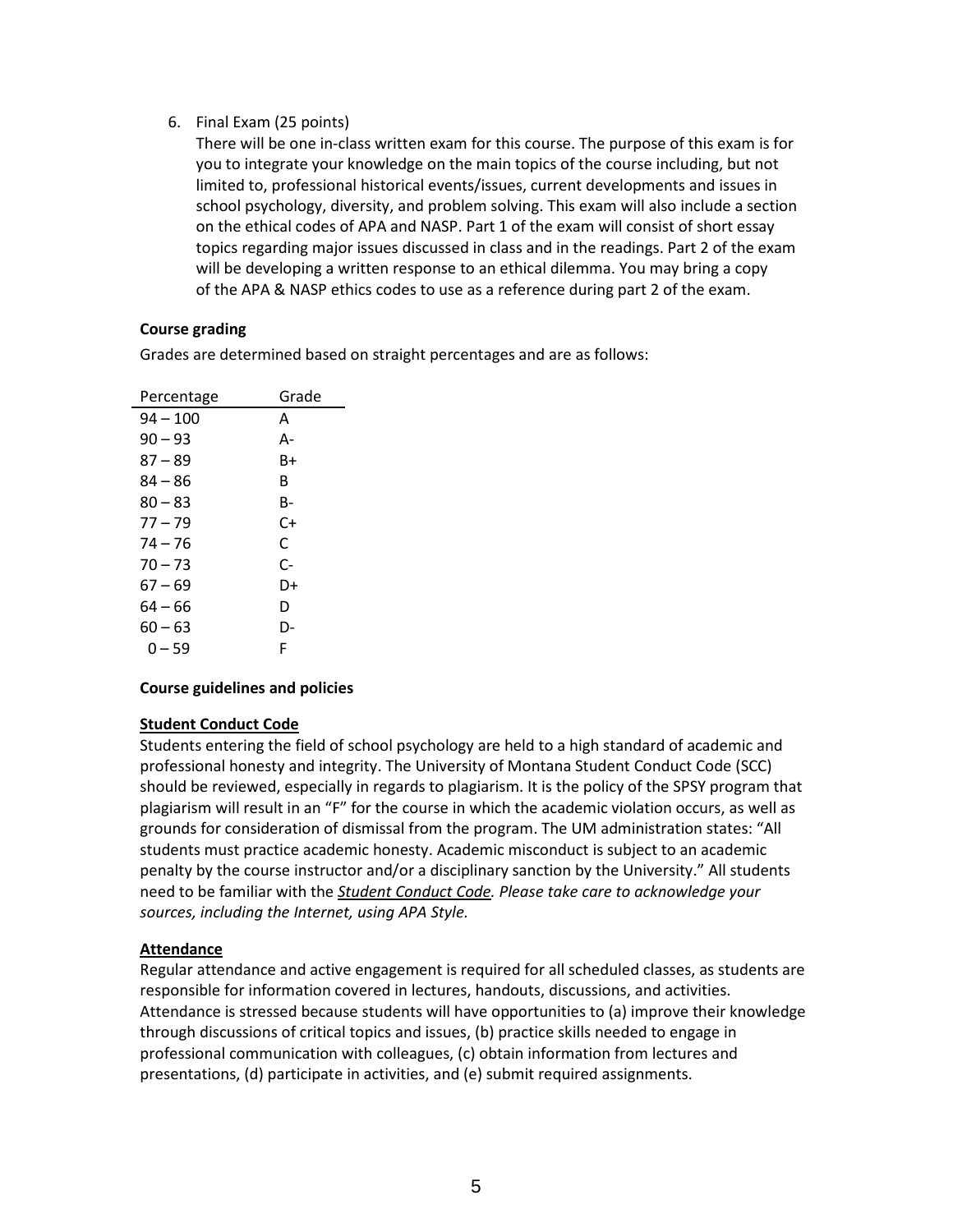Please inform me prior to class if a late arrival or early departure from class is absolutely necessary. In the case of illness or absence (including religious observances), please send me an email and make arrangements before missing the class. For extended absences due to medical issues, documentation must be provided. Failure to do so may result in penalty. Absence for conferences is not automatically excused. You must be in good standing in the class and make arrangements for assignments before you leave.

#### **Electronic Devices**

All electronic devices other than computers must be turned off and put away before class. The use of computers during class to take notes or use electronic articles and PowerPoint presentations is allowed. However, students may not use any form of social media on their computer while in class or use computers for other personal reasons unrelated to the class content. I will speak to you if I feel your use of computers is interfering with your learning or is a distraction to other students. Inappropriate use of computers will result in a reduction in your participation grade in this course.

#### **Respect for Diversity and Appropriate Language**

I am committed to fostering a class environment in which all people will be treated and will be expected to treat others respectfully. People with disabilities or other elements of diversity are first and foremost individual people who should be treated with respect. Language used in assignments and class discussions should be respectful and professional at all times. Please use *"people first"* language in speaking and writing about people with disabilities or other elements of diversity. For example, please avoid phrases such as "the handicapped," "LD kid," "autistic child" or other statements that emphasize the disability or other elements of diversity first, rather than the individual. Pejorative terms and threatening or harassing language have no place in a respectful professional discussion or in your assignments.

#### **Disability Modifications**

The University of Montana assures equal access to instruction through collaboration between students with disabilities, instructors, and [Disability Services for Students.](https://www.umt.edu/dss/default.php) If you think you may have a disability adversely affecting your academic performance, and you have not already registered with Disability Services, please contact Disability Services in Lommasson Center 154 or call 406.243.2243. I will work with you and Disability Services to provide an appropriate modification.

#### **Assignment expectations**

Students are expected to submit assignments at or before the assigned due date (no later than the end of class). Prior notification is required for excused or late assignments. Unexcused assignments submitted after the due date will be penalized by a reduction of *five points per calendar day* late. It is the student's responsibility to ask questions when information required in the assignments or discussed in class is unclear. There will be no make-up or extra-credit assignments.

The instructor reserves the right to modify or substitute coursework, including readings and assignments, during the course to enhance learning. These changes will not result in a substantially increased workload or decreased opportunities to earn points, but will instead likely benefit students.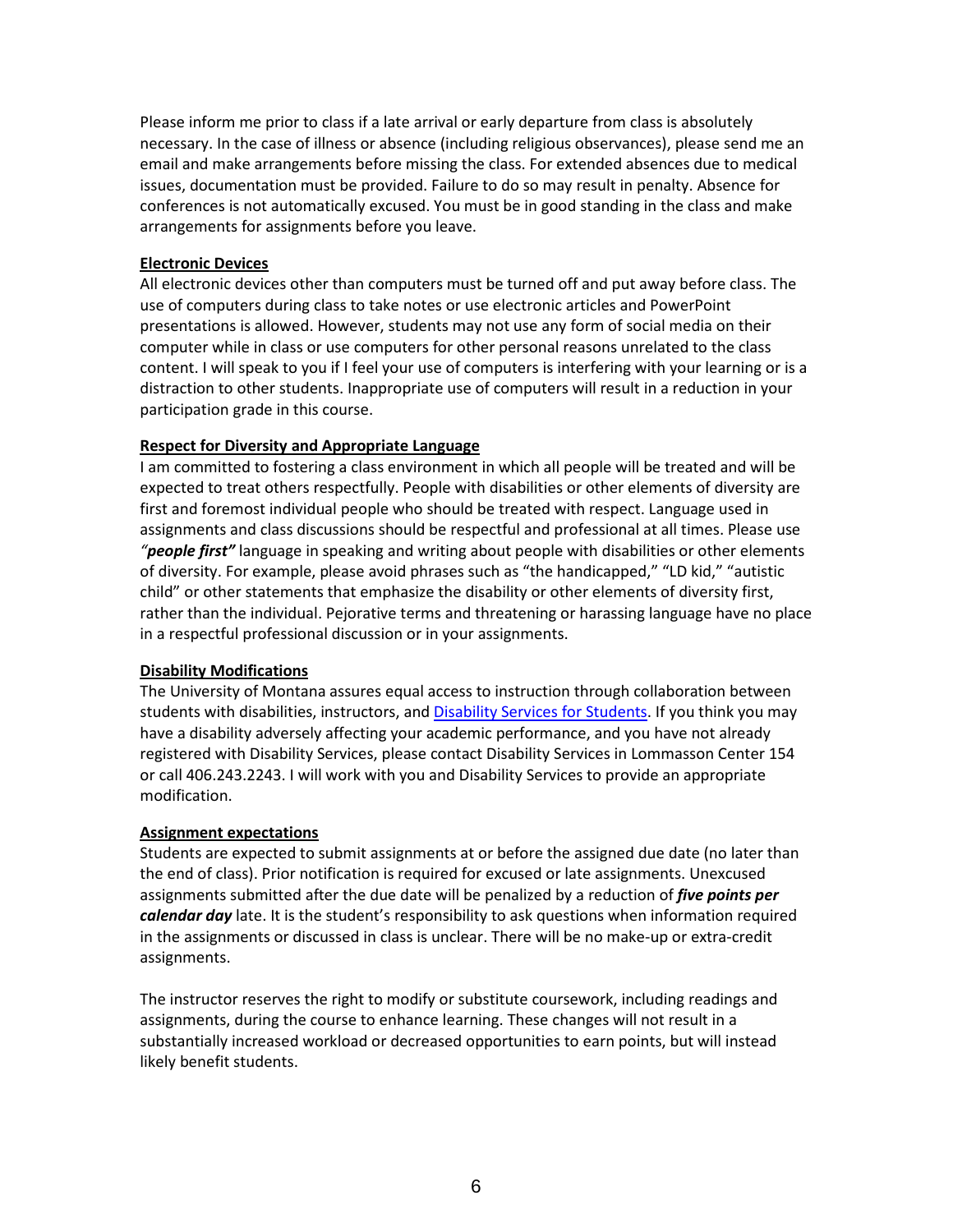## **Course Schedule**

The course schedule is subject to minor adjustments, as determined by the instructor.

| Week           | Date         | <b>Topics and Assignment Due</b>                                                                                         | <b>Required Readings</b>                                                             |
|----------------|--------------|--------------------------------------------------------------------------------------------------------------------------|--------------------------------------------------------------------------------------|
| 1              | August 26    | Course Introduction                                                                                                      |                                                                                      |
|                | August 28    | Introduction to the Field and Ethics in School<br>Psychology                                                             | MEG Ch. 1<br>JDH Ch. 1                                                               |
| $\overline{2}$ | September 2  | Historical Context & Development of School<br>Psychology                                                                 | MEG Ch. 2<br>Fagan & Wise (2007) Ch.2                                                |
|                | September 4  | Evolution of School Psychology to Science-<br>Based Practice; Law & School Psychology                                    | Sheridan & Gutkin (2000)<br>JDH Ch. 2                                                |
| $\overline{3}$ | September 9  | Cultural & Linguistic Diversity in School<br>Psychology                                                                  | MEG Ch. 3<br>O'Bryon & Rogers (2010)                                                 |
|                | September 11 | Cultural & Linguistic Diversity: American<br>Indians<br>Guest Speaker: Dr. Gyda Swaney<br><b>DUE: Reaction Paper 1</b>   | Juneau (2001)<br>*Doble & Yarrow (2007)<br>*Fryberg, Covarrubias,<br>& Burack (2013) |
| 4              | September 16 | Response to Intervention (RTI) and Problem<br><b>Solving Model</b>                                                       | MEG Ch. 7<br>BP-VI Ch. 25 (p. 329,<br>Foundations)                                   |
|                | September 18 | Response to Intervention (RTI) and Problem<br><b>Solving Model</b>                                                       | Gresham (2013)<br>Sullivan (2010)                                                    |
| 5              | September 23 | Training & Credentialing Issues                                                                                          | MEG Ch. 4<br>BP-VI Ch. 40 (p. 541,<br>Foundations)                                   |
|                | September 25 | Working as a School Psychologist:<br>Employment Trends, Opportunities, and<br>Challenges<br><b>DUE: Reaction Paper 2</b> | *MEG Ch. 5<br>*Fagan & Wise Ch. 4                                                    |
| 6              | September 30 | Ethical & Legal Issues in School Psychology:<br>Overview                                                                 | MEG <sub>6</sub><br>BP-VI Ch. 32 (p. 437,<br>Foundations)                            |
|                | October 2    | NASP Principles for Professional Ethics<br>APA Ethics & Code of Conduct                                                  | JDH App. A p. 261-283<br>JDH App. B p. 285-307                                       |
| $\overline{7}$ | October 7    | Privacy, Informed Consent, Confidentiality, &<br><b>Record Keeping</b>                                                   | JDH Ch. 3<br>Rosenfeld (2010)                                                        |
|                | October 9    | Ethical & Legal Issues: IDEA                                                                                             | JDH Ch. 4                                                                            |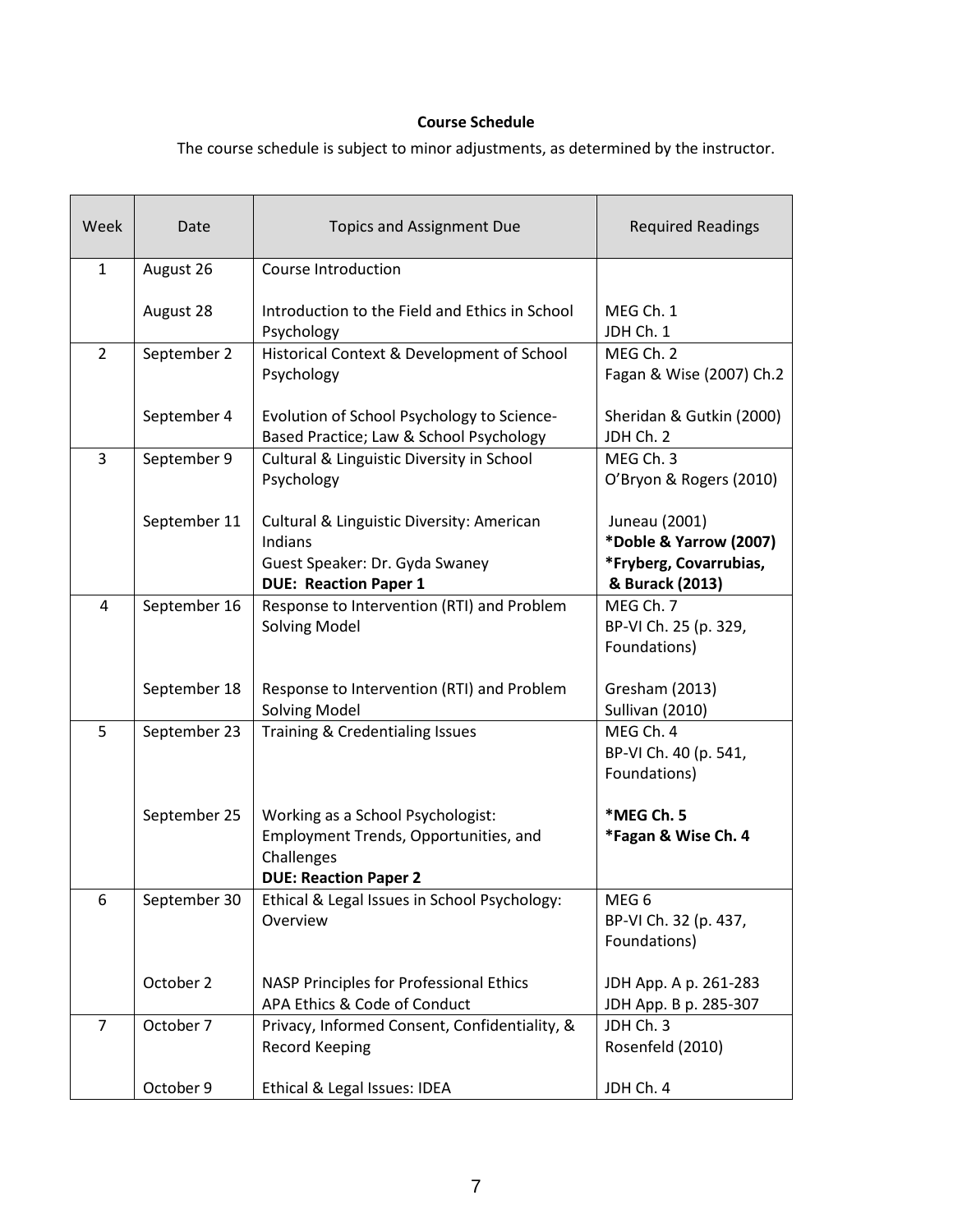| Week | Date        | <b>Topics and Assignment Due</b>                                                                                                                               | <b>Required Readings</b>                                                                                                                                     |
|------|-------------|----------------------------------------------------------------------------------------------------------------------------------------------------------------|--------------------------------------------------------------------------------------------------------------------------------------------------------------|
| 8    | October 14  | Section 504 and the American Disabilities Act<br><b>Ethical and Professional Digital Considerations</b>                                                        | JDH Ch. 5<br>BP-VI Ch. 34 (p. 459,<br>Foundations)                                                                                                           |
|      | October 16  | <b>Attend Montana Association of School</b><br><b>Psychologists Convention</b>                                                                                 |                                                                                                                                                              |
| 9    | October 21  | The School Psychologist's Role in Assessment<br>Ethical & Legal Issues in Psychoeducational<br>Assessment<br><b>DUE: RTI Process and Problem Solving Paper</b> | JDH Ch. 6<br>MEG Ch. 8<br>BP-VI Ch. 22 (p. 331,<br>Data-Based and<br><b>Collaborative Decision</b><br>Making                                                 |
|      | October 23  | School Psychologist's Role in Prevention and<br>Intervention (Academic)                                                                                        | MEG Ch. 9<br>BP-VI Ch. 2 (p. 19,<br><b>Student-Level Services)</b>                                                                                           |
| 10   | October 28  | School Psychologist's Role in Prevention and<br>Intervention (Social-Emotional/Behavior)                                                                       | <b>MEG Ch. 10</b><br>BP-VI Ch. 15 (p. 213,<br><b>Student-Level Services)</b>                                                                                 |
|      | October 30  | Ethical & Legal Issues in School-Based<br>Interventions                                                                                                        | JDH Ch. 7                                                                                                                                                    |
| 11   | November 4  | Election Day- No Class                                                                                                                                         |                                                                                                                                                              |
|      | November 6  | DUE: Interview with a School Psychologist<br>Paper, Presentation, and Discussion                                                                               | In-Class Presentations                                                                                                                                       |
| 12   | November 11 | National School Psychology Awareness Week<br>Veteran's Day- No Class                                                                                           |                                                                                                                                                              |
|      | November 13 | <b>DUE: National School Psychology Awareness</b><br><b>Week Presentations and Report</b>                                                                       | <b>In-Class Presentations</b>                                                                                                                                |
| 13   | November 18 | School Psychologist's Role in Consultation<br>Family-School Collaboration                                                                                      | <b>MEG Ch. 11</b><br>BP-VI Ch. 29 (p. 449,<br>Data-Based and<br><b>Collaborative Decision</b><br>Making)<br>BP-VI Ch. 31 (p. 455,<br>Systems-Level Services) |
|      | November 20 | Ethical & Legal Issues in Consultation                                                                                                                         | JDH Ch. 8 & 9                                                                                                                                                |
| 14   | November 25 | School Psychologist's Role in Research and<br>Evaluation<br>Ethical Issues in School-Based Research                                                            | MEG Ch. 12<br>BP-VI Ch. 20 (p. 257,<br>Foundations)<br><b>JDH 10</b>                                                                                         |
|      | November 27 | Thanksgiving Holiday- No Class                                                                                                                                 |                                                                                                                                                              |